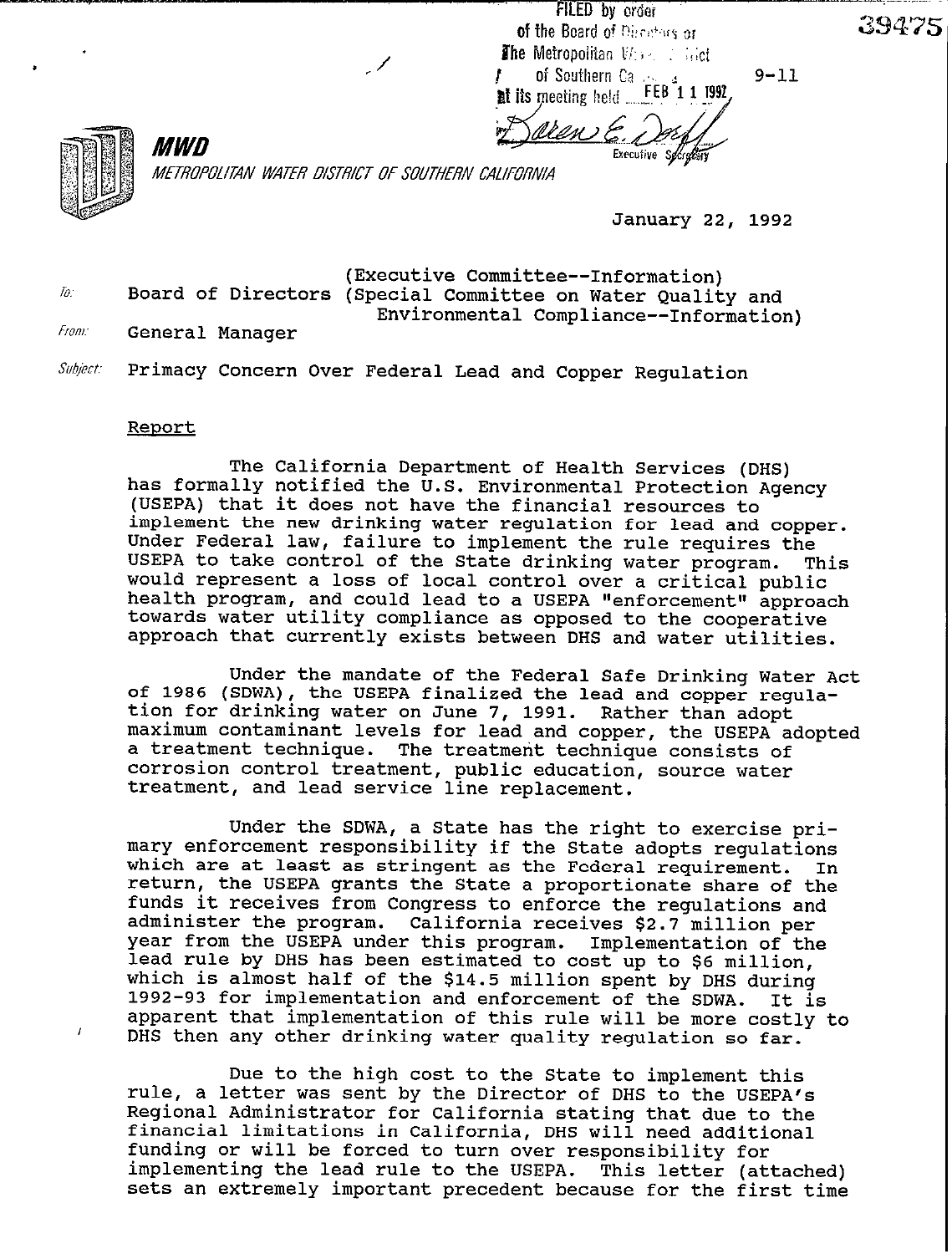Board of Directors -2- January 22, 1992

\_. .~~ .., ..\_

a State is sending a message to the Federal Government and Congress that while DHS supports drinking water quality regulations, these regulations must be feasible to implement, given financial resources available to States. Many States are watching to see how the USEPA will respond.

It is believed that the USEPA does not want to take over DHS' program because they too are understaffed and underfunded, but, because they do not want other States to follow California's lead on requests for additional funding, the USEPA will strictly enforce the requirement that a State either does the whole drinking water program or none of the program. In other words, it will not allow DHS to only return primacy for the lead rule to the USEPA and keep the rest of the program intact.

It is not clear yet what the outcome will be but several alternatives are possible:

- 1. California will decide to return the whole drinking water program to the USEPA if additional funding is not received by the Federal Government.
- 2. California will seek additional funding to implement the lead rule from alternative sources such as fees on large public water systems.
- 3. California, along with other States, will seek relief from Congress through the reauthorization of SDWA.

Staff will keep the Board informed on this situation.

## Board Committee Assisnments

For information only.

This letter is referred for information to:

to public information for governmental and other entities and The Executive Committee because the letter is in regard officials, and for the citizens of California regarding matters affecting the District's interest, pursuant to Administrative Code Section 2417 (b); and

The Special Committee on Water Quality and Environmental Compliance because of its jurisdiction over issues related to the quality of water furnished by the District to its member agencies, pursuant to Administrative Code Section 2551 (b).

a

Recommendation

**a** 

JSS:ra Attachment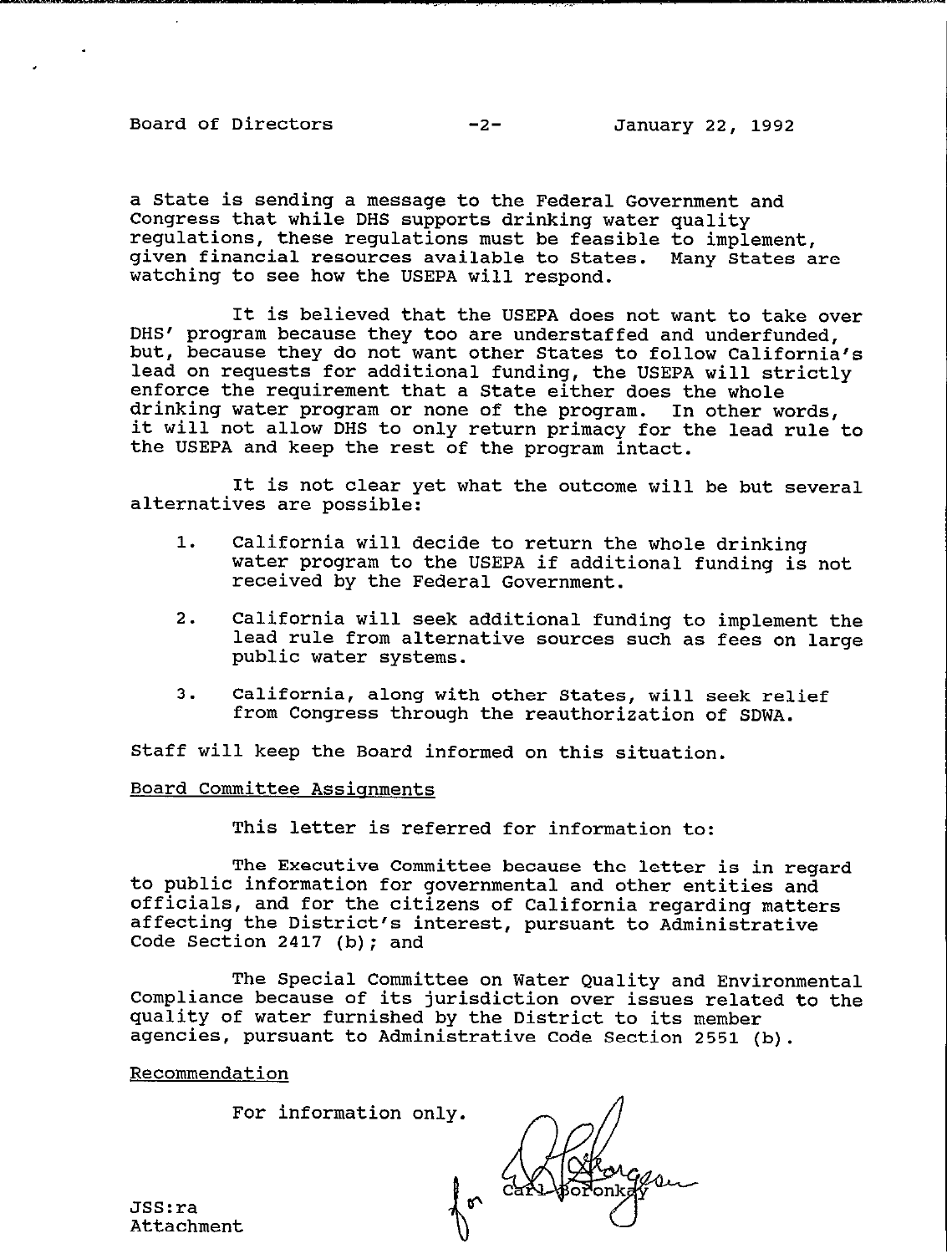STATE OF CALIFORNIA-HEALTH AND WELFARE AGENCY

DEPARTMENT OF HEALTH SERVICES 714/744 P STREET P.O. BOX 942732 SACRAMENTO, CA 94234-7320

 $(916) 657 - 1425$ 

NOV 1 9 1991

Mr. Daniel McGovern Regional Administrator United States Environmental Protection Agency 75 Hawthorna Street San Francisco, CA 94105

Dear Mr. McGovern:

As you are aware, the United States Environmental Protection Agency (EPA) adopted the Federal Lead and Copper Rule (Rule) for drinking water in June 1991. This regulation places many requirements on states which decide to i plement the Rule. Pursuant to our primacy agreement, we have carefully analyzed the Rule and have completed a comprehensive assessment of the fiscal impact it will have on the California Department of Health Services (CDHS). A copy of this analysis is enclosed.

The Rule is the most resource intensive rule ever adopted by EPA for drinking water. As our analysis clearly indicates, the fiscal impact on the CIHS would be \$1.8 million the first year and would increase to \$5.8 million per year (representing 84 person years) by the fourth year of implementation. This would create major funding problems for the State of California. For example, during 1992-93, the State of California will already be spending \$14.5 million for implementation and enforcement of the Federal Safe Drinking Water Act (SDWA), However, the current EPA grant to the State for implementation of the SDWA is only \$2.7 million par year. In other words, California is already subsidizing the implementation of the SDWA by approximately \$11.8 million per year.

The California State Legislature, during the past year, passed legislation imposing costs of \$12.5 million par year on California water utilities to pay for the increasing regulatory costs of implementing the SDWA. These<br>fees are imposing significant hardships on many water utilities,<br>particularly the smaller ones. Through the imposition of these fees and continued use of other state funding sources, California has been able to absorb most of the costs of implementing and enforcing new EPA drinking water requirements. For example, we have been able to absorb the costs of the new Surface Water Treatment Rule, the Coliform Rule, public notification requirements, the new MCLs for volatile organics, the Fhase II MCLs, and the new standards for inorganics and pasticides. California, however, cannot absorb the implementation costs for the lead and Copper Rule in light of the significant fiscal impact it would have on the State. Other EPA-mandated<br>drinking water requirements of higher priority make it unfeasible to redirect resources in order to carry out the mandates of the Rule.



 $\overline{\phantom{a}}$ 

PETE WILSON, Governor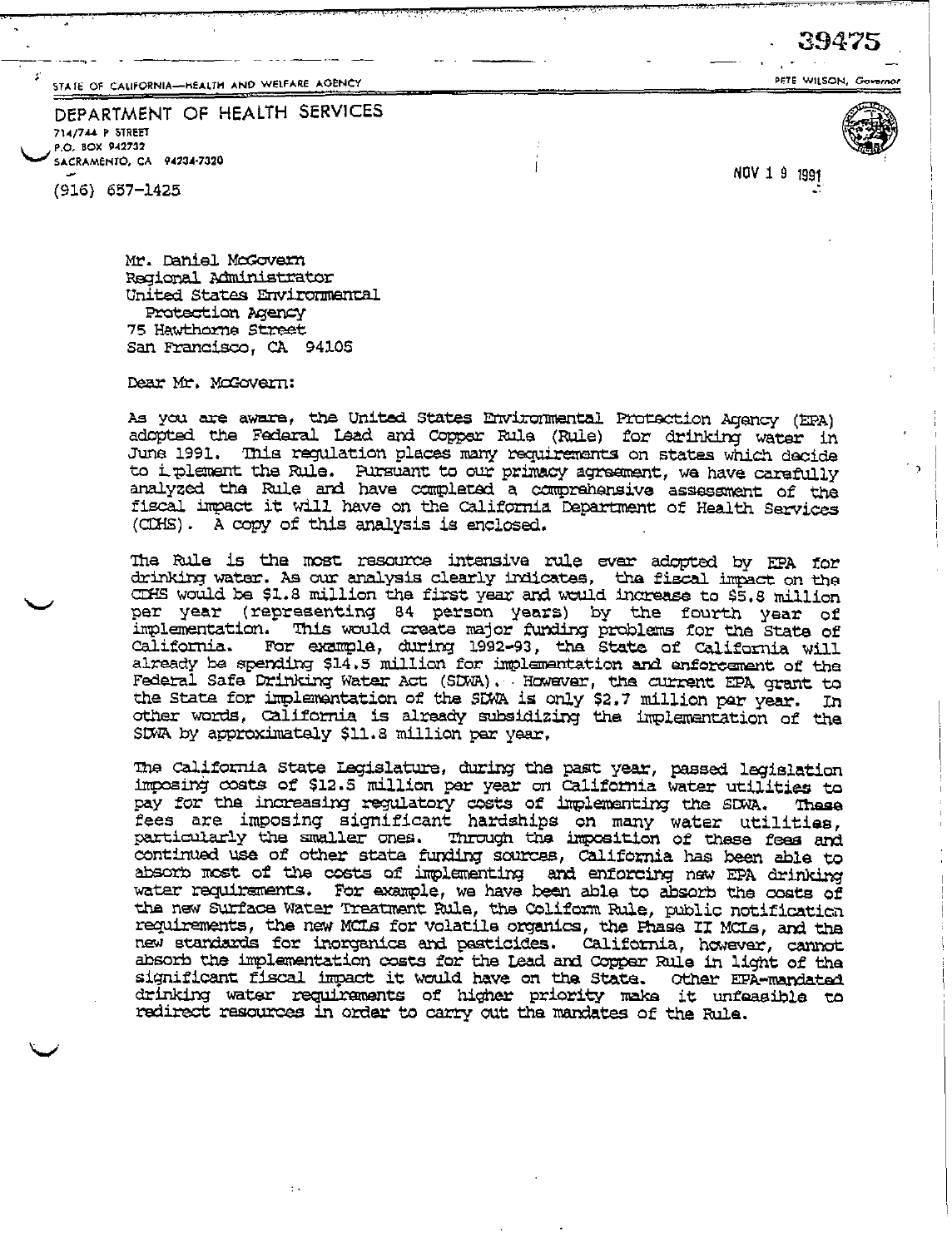Mr. Daniel McGovern Page 2

The CDHS has evaluated the possibility of obtaining additional funding to We have determined that no additional State General implement the Rule. Funds can be made available at this time. Furthermore, these costs cannot<br>be added to existing water utility fees, given the already high fees<br>charged to water utilities. State policy does not permit the CRHS to adopt any regulation having a fiscal impact to the State unless a source of funding can be identified. Due to these circumstances, the CDHS has no choica but to inform EPA that California cannot initiate the process for development and adoption of the Rule until such time that EPA provides sufficient funding to enable us to proceed.

It should be clearly understood that this action is based strictly on the lack of resources. California has consistently taken the position that lead is a serious threat to public health and has taken numerous actions to deal with it. For example, California banned the use of lead and lead solder in water deliver, systems saveral years before EPA. In addition, Governor Pete Wilson recently signed the Childhood Lead Poisoning Prevention Act which will require the CIHS to adopt a standard of care by which all children shall be evaluated by health care providers for risk of lead poisoning. The Act will not be fully implemented until July 1993. For cases of childhood lead poisoning, a comprehensive evaluation of the potential routes of environmental exposure, including drinking water, will be conducted. If drinking water is determined to contribute to the lead burden, the CIHS has the authority to require that the water supplier mitigate the problem.

Clearly, California has no desire to give up its primacy delegation from We believe that we have one of the better drinking water requlatory EPA. programs in the nation. EPA must realize, however, that few states, including California, can continue to implement and enforce all of the mandates adopted by EPA without some significant increases in financial assistance. We also believe that this is only the beginning of such fiscal problems as EPA continues to adopt new rules for radon, disinfection<br>by-products, and groundwater disinfection. If additional resources are not<br>forthcoming, EPA should initiate serious discussions with the states with raspect to priorities for implementation and enforcement of the SDWA.

We would be pleased to meet with your staff to discuss the interim situation regarding the Rule. Hopefully, we will be able to agree on a few priority actions that can be undertaken by the COHS, or jointly with EPA, short of adoption and full implementation of the Rule. These actions would, of necessity, be dependent upon the amount of resources that could be jointly directed toward those activities.